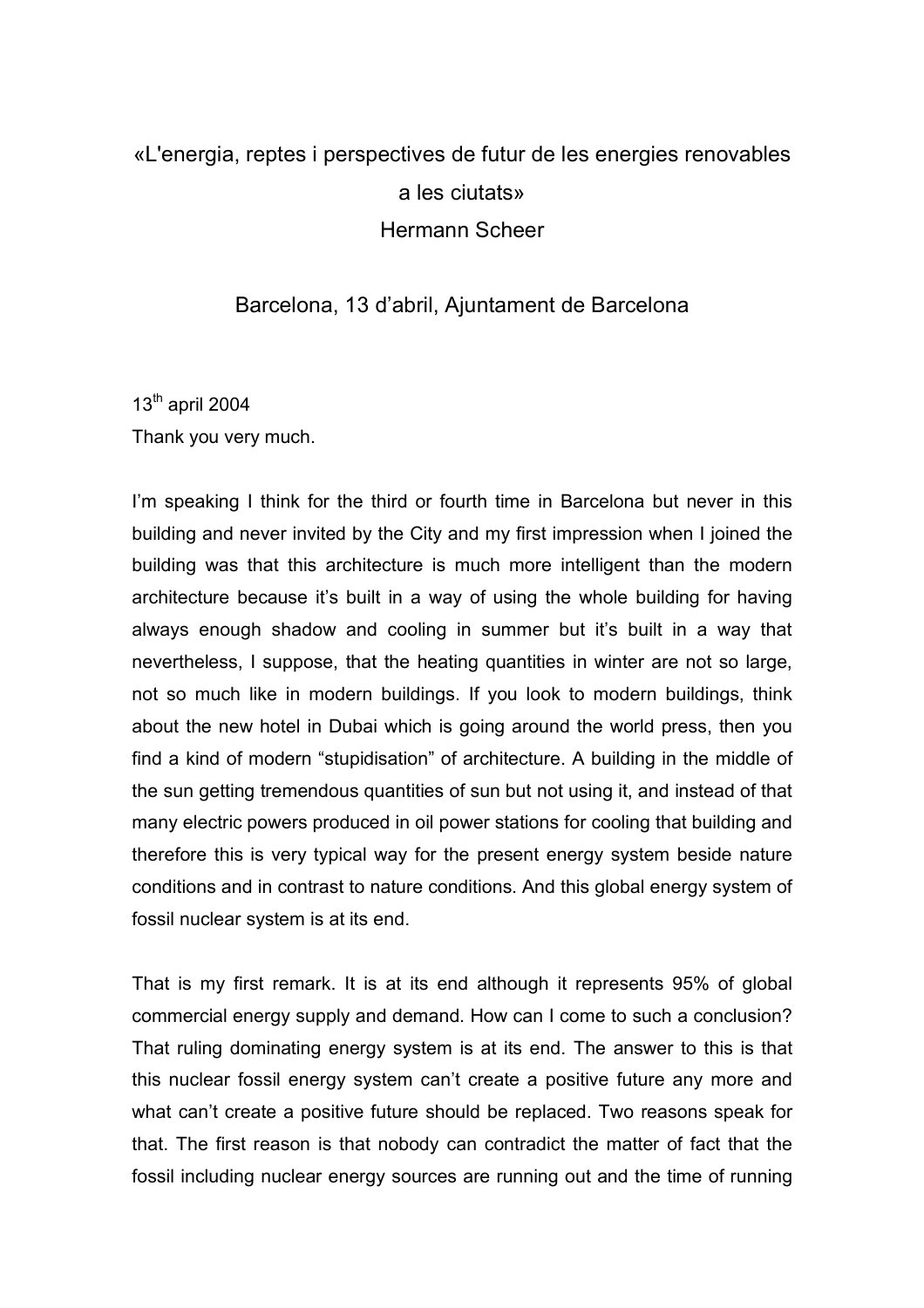out comes very fast. If we look to the present world energy consumption on the one side, and to the reserves which are more or less known on the other side, then we should expect that in the run of the next 4 decades the oil reserves will disappear, will come to their end of use, to the final consumption.

Looking to the natural gas resources, we have nearly the same situation, nearly the same situation. Looking to the coal resources, they are based on the present oil consumption, perhaps 120 years more. But who can imagine that after the phasing out, the running out of oil and natural gas that there should be more coal consumption than today. And if you look to uranium, the basic material for nuclear fuel, there is experience based on the reserves in uranium mines that if the number of nuclear power stations would remain in the last 40 years already there are 436 nuclear power stations working, although the nuclear uranium reserves will be out.

That is the situation. That means we are in a race against time. Even if there were not an environmental problem with these resources. But everyone could have enough fantasy, or should have enough fantasy: what happens if the curve of reserves is going down and the curve of energy demand is going up? And it goes up because there are some countries, some regions of the world who now are in a situation to copy our economy of growth based on fossil energies, like China and India. China and India have 2 billion people together, this is one third of total world population. At the present time they consume per capita only 10% of the energy consumption in the so-called Western industrialised world. But they want to have 100%, they want to have the same situation like we. Each day in China there are 20,000 new cars on the road, each day. A tremendous growth, and therefore manifold tensions about the contradiction between demand and possible supply will increase.

And the time of oil wars has just begun. Everyone can imagine, or should know, that the Gulf War in '91 as well as the Iraq war in 2003 and '04 – a war which has not ended – would not have happened if in Iraq there had been plantation of bananas instead of extraction of oil – everyone should know that. And the situation is, since '91, that the American States Government spent, just before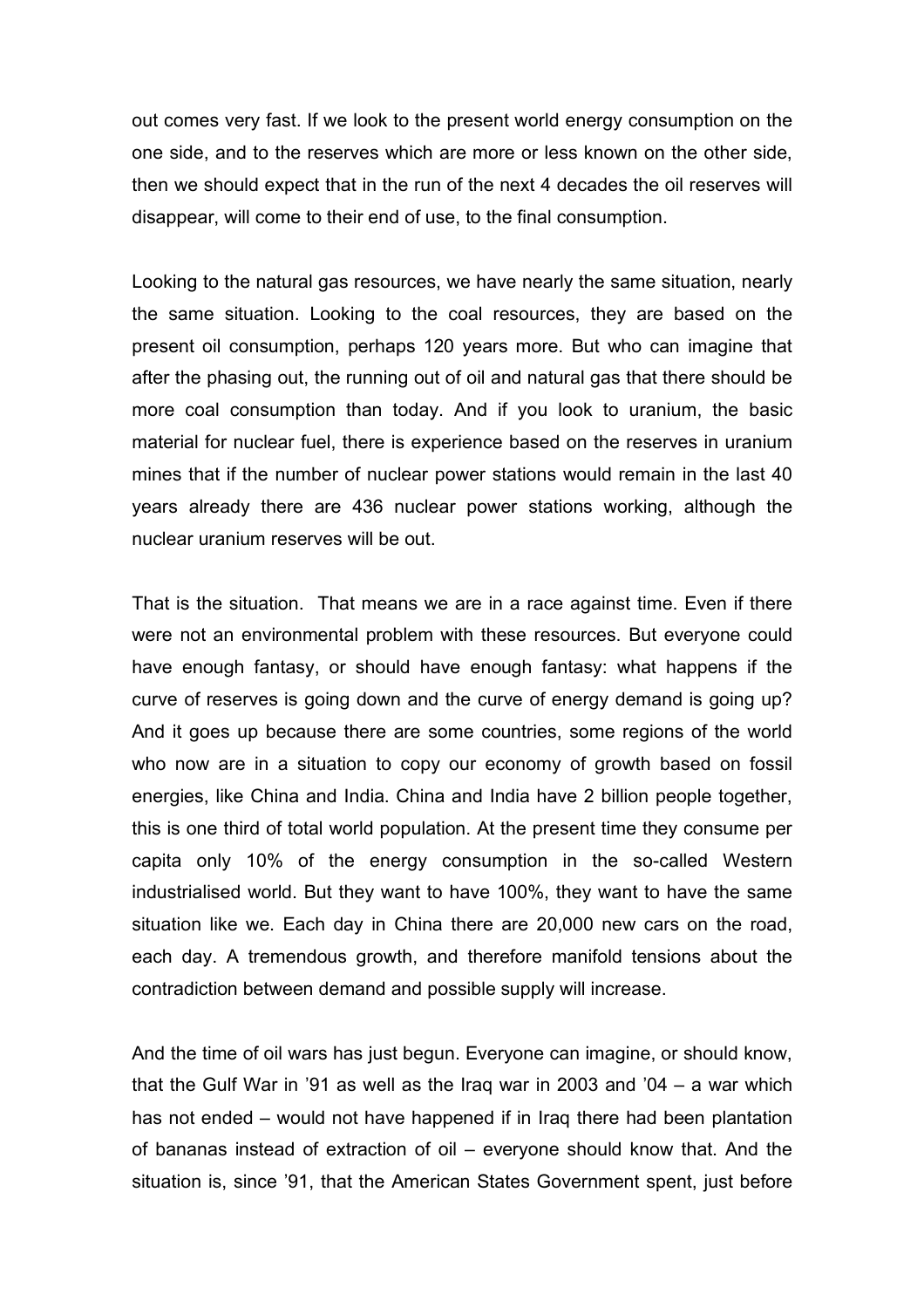the Iraq war, annually, 60 billion dollars for their military standby forces in the Arabian Peninsula, for having military access if there were problems with oil sources. And this was per barrel of oil which was delivered from that region to the United States, 100 dollars military security cost, sometimes eight times more than the cost of a barrel of oil, actually it would be three times more.

And these costs are in no oil bill but they are originated by the oil, by the oil problem. And what happens if we approach this crossing point of supply and demand, if we should come to that crossing point? Mankind would have the most bloody conflict in its whole history. A real existential conflict. And in the decades before, the oil prices and natural gas prices will go up. More and more people in rich countries will not be able to pay any more their energy bill and more and more countries in the world, more and more national economies will not be able to pay the import costs for oil.

We have already 40 countries in the world – most of them in Africa – who have to pay more for the import of oil than their total export earning is. That means they don't have any economic chance because of this oil-dependency. And their only chance would be to change to indigenous energy sources, and indigenous energy sources are renewable energies. Some countries have fossil resources but renewable energies are in each country there as an indigenous source for meeting energy needs. That means that we come to a situation of increasing international tensions, sometimes military tensions and wars and economic problems and the only answer to this is to mobilise renewable energies everywhere to avoid such conflict.

But this is my second point. Even if there were enough reserves – even if there were more reserves – it would not help because the ecosphere of our globe could not keep just the burning off of all present-known energy reserves. That means that we have – before all these reserves are burnt off – to organise the alternative. The alternative is renewable energy mobilisation and there we have 2 big decisive existential differences. Here are the exhaustible conventional energies, there are the not exhaustible renewable energies, not exhaustible as long as the sun system exists, and the sun system will exist, following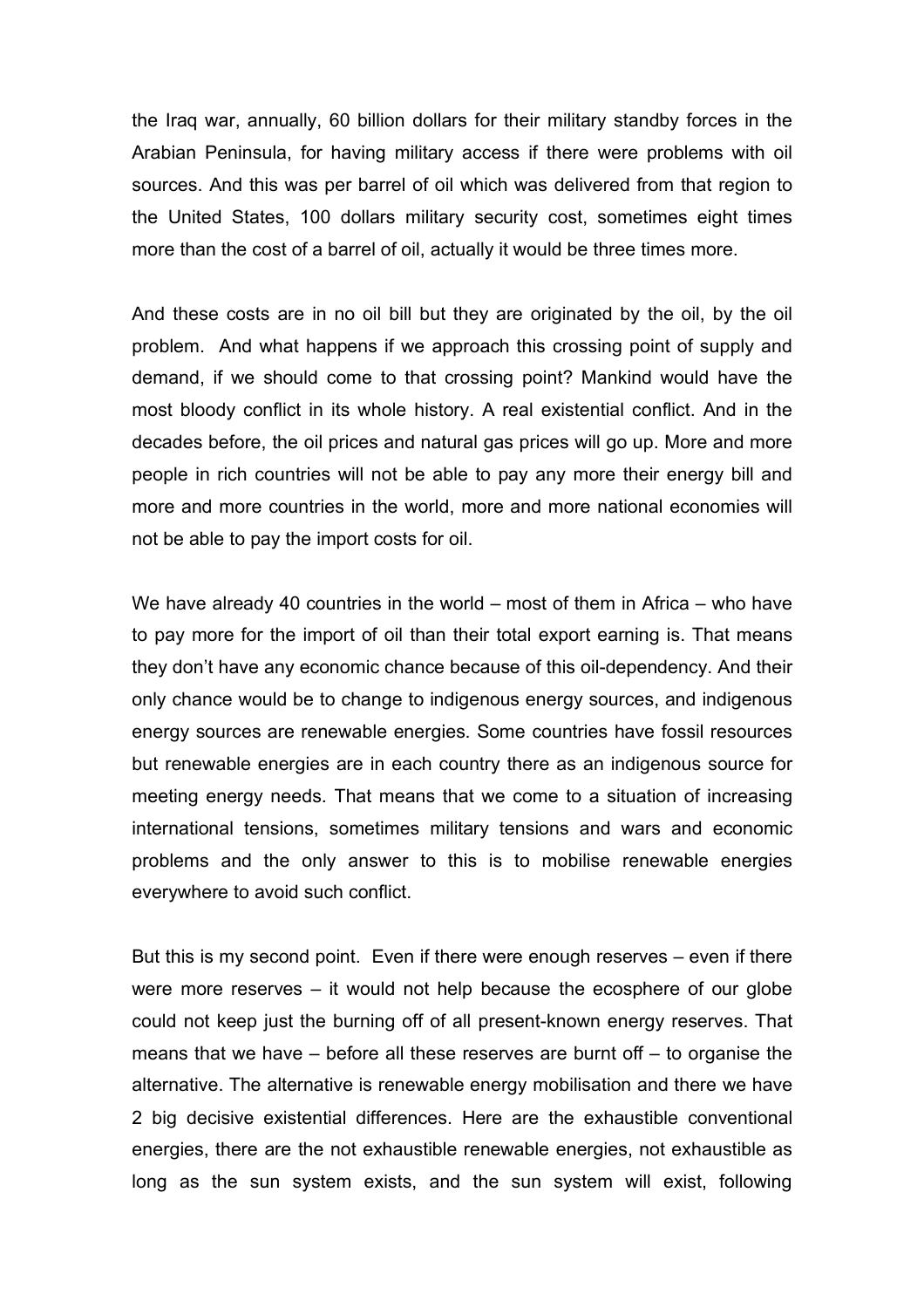astrophysics, not astronomy, not astrology, will exist 5 billion years more. Once when I gave this number, someone asked me "did you say 5 billion or 5 million?" When I said 5 billion then he answered that he was satisfied.

The sun delivers to our globe each year 15,000 times more energy than the annual nuclear and fossil energy consumption is. That means that the argument that renewable energies are not enough for replacing the conventional energy system is ridiculous. We need only 1 part of 15,000 with the help of technologies for harvesting the natural energy potential and we have solved the energy problem in an environmentally sound way. Because environmental problems, real environmental problems, can't come with renewable energies. This is the second difference. Conventional energies which destroy the ecosphere, renewable energies which are compatible with the ecosphere, which have originated in the ecosphere, because renewable energies are going through our ecosphere, whether we use these energies or not. They are there. There is no possibility to extract it because it is not beneath. It is flowing through the ecosphere and we have to harvest it with technologies.

And now I come to the third difference. The third difference leads us to the structural answers and to the policies. Because many people ask if that is true, that there is enough potential that it would be possible to take this energy supply with the help of technologies, then because it is not done, because it is not implemented, then it cannot be the truth. This argument overestimates the rationality of policy, science and societies. Mainly of science itself. I remember one sentence of Max Planck – Max Planck and Einstein were the most important physicists of history, I suppose – and Max Planck wrote in his autobiography in the 20's of the last century, that his experience of his scientific life is that a new truth, a new scientific truth will not become dominant because of additional learning repressed by representatives of the old scientific truth. It will only become common knowledge if the representatives of the old truth will die out step by step.

But we have no time to wait for that, because we are in a race against time. We have to organise a speed of this development and this can only be done by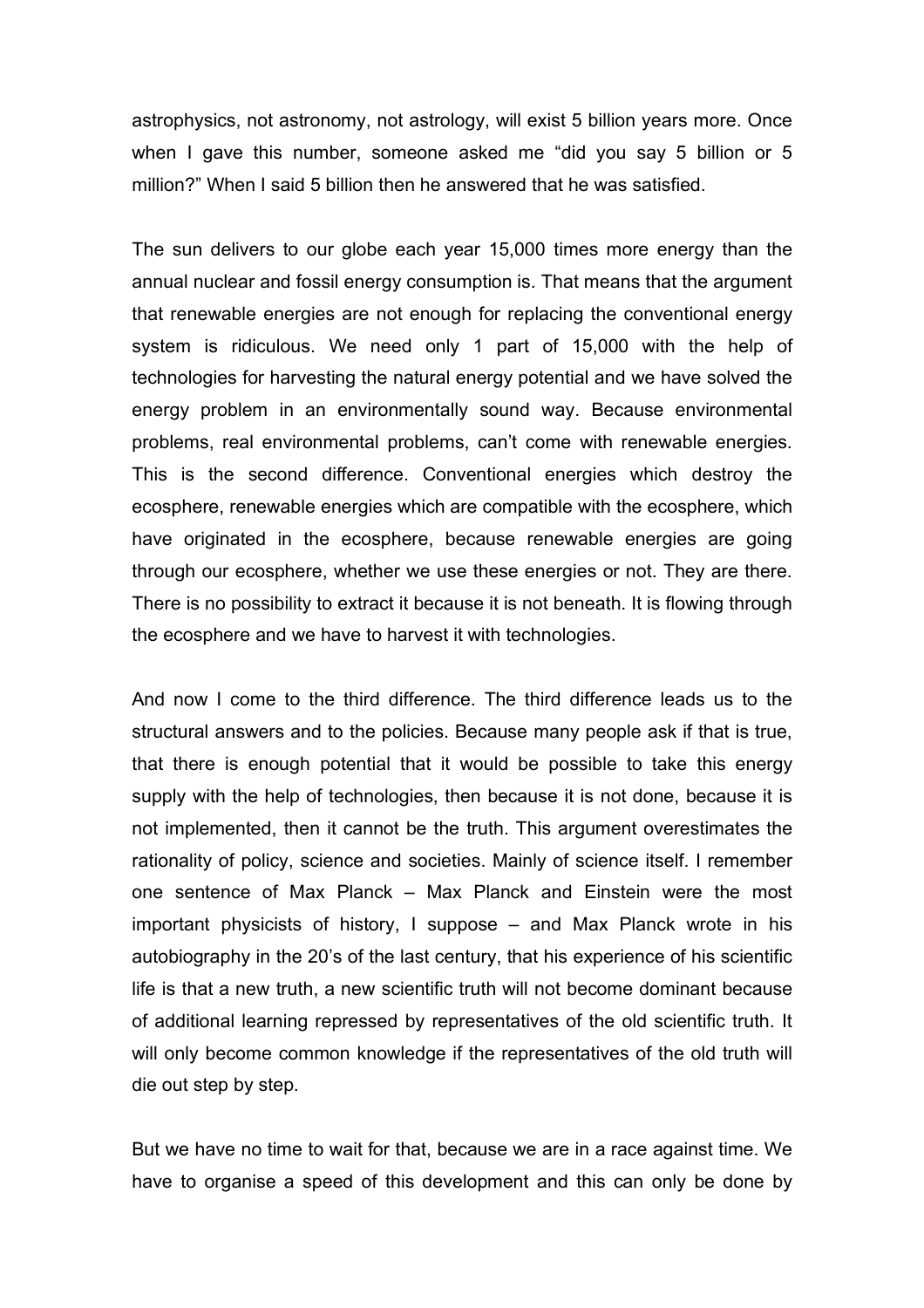political steps. For many reasons, one reason is that at no time in the history of energy, did energy source and energy carrier get its breakthrough only on the market, it was always based on political strategies – always. Very different strategies, but it was always based on political strategies. And such exists also for renewable energies and therefore we can't leave such an existential decision to the market, we have to take the responsibility about all the adequate steps which are necessary for the dissemination, the broad introduction of renewable energies for replacing the existing energy system. But why did this not happen? Why are there so many resistances? The reason is a structural one, and we have to understand this. And if we understand this, then we will find the right answers.

Energy consumption, this is the third difference, between the renewable energy system and the conventional nuclear and fossil energy system. Energy consumption is always decentralised, it happens where people work and live. Energy production and extraction and mining of conventional energies is at very, very few places in the world. And because this nuclear fossil energy soon became dominant, reaching to the last villages in the world, there was a creation of an energy system which became very early internationalised and globalized, where from fuel sources, the energy delivery, the energy transportation to billions of people, happens.

Look alone to the oil situation. Oil represents 40% of world energy consumption. 60% of this oil of this 40% world energy consumption – 60% – comes from 40 so-called giant fields. 26 of these 40 giant fields are in the countries around the Gulf, in the Gulf States. This dependency is dangerous for many, many reasons, and because the way of these energy sources is sometimes very, very long, sometimes around half of the globe.

We in Europe consume coal from Australia. There is a transport line of 20,000 miles. And that means there is a long energy chain. This energy chain consists of sometimes 10, sometimes 15, sometimes 20 single elements. Each element is linked with the others, must be linked, can only work with such a link. Each element is a cashier, and based on this, we created and we have a very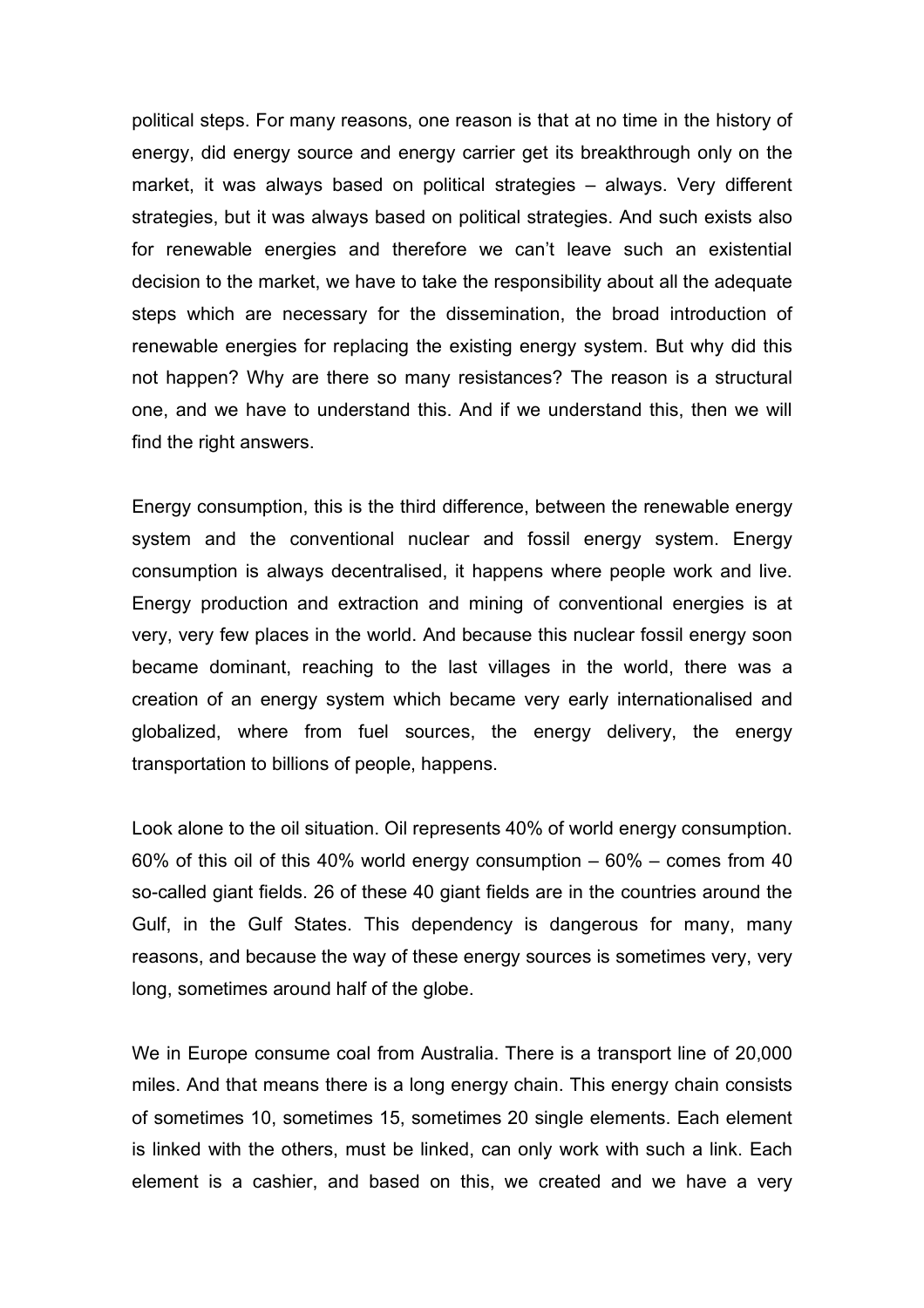complicated energy delivering system and this complicated system made it possible nevertheless to have relatively cheap energy for us only for one reason. Because there are high quantities that are channelled by this chain, from the sources to the final consumers. High quantities.

And renewable energies are not at very few places in the world. It is a natural potential delivered to us everywhere. There are some differences from region to region. There are some regions in the world that have more solar radiation than others. There are others that have more wind. There are others that have more natural running hydro, running water for getting hydro power. There are some who have the opportunities to use wave powers. Or there are some that have better opportunities to take biomass as a renewable source of energy. There are some countries which have all of these advantages together. But we can show for each country that it is possible to have a total renewable energy supply for all energy needs. But it requires a technological and structural revolution of the energy system.

Renewable energy leads to a system of indigenous supply for regional demand. For decentralised demand. The conventional energy system created a structure world-wide in which there was a decoupling, a separating, a separation, of the places of energy consumption and the places of energy extraction and mining, globally. With renewable energies, we can re-link the spaces of energy consumption and energy harvesting. That means we are coming from a long energy flow, to a short energy flow, from a global energy flow to a regional or local energy flow.

But it is impossible with renewable energies – with some exemptions – but in general, it is impossible to take the existing energy system, which also was constructed for the energy flow of the energy processing of conventional energies, to take the system order for renewable energies – that's impossible, or only partly possible. Because the energy flow is very different, we have to be aware about the point that the determinating element or factor for an energy system is the source of the energy and its flow. This source we want to have determinates which kind of technologies we need. It determines which kind of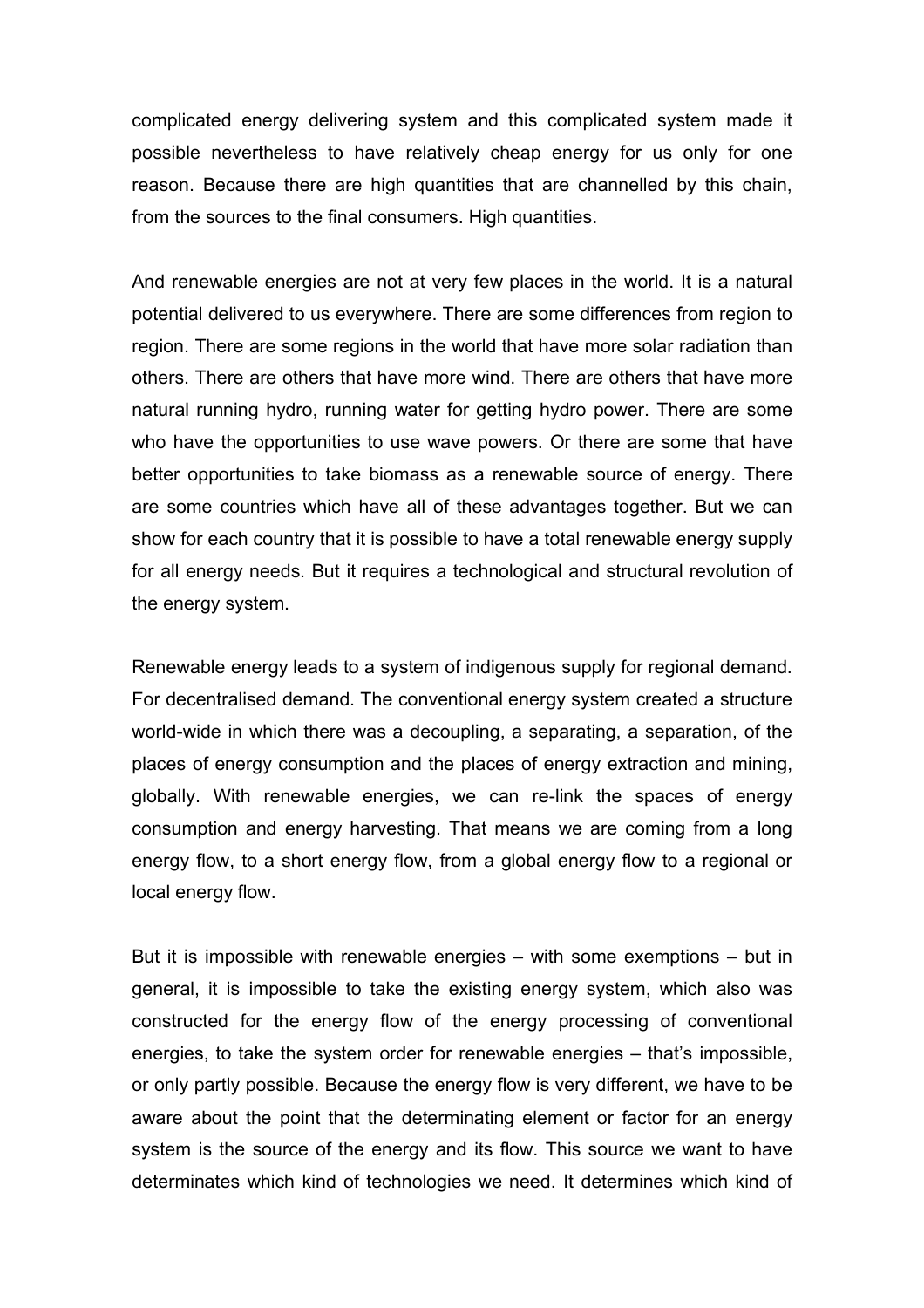infrastructure we need; it determinates which kind of power stations and power technologies and conversion technologies we need and which kind of transportation technologies and systems we need. And because the energy flow is totally different, also for the question of energy, the question of different energy densities, we need for renewable energy harvesting other technologies, other infrastructures, other storing technologies and so forth. And because we have the chance to re-link the spaces of energy consumption and energy harvesting, the main activities for coming to such a future energy system must happen at a local level.

The change to renewable energies is a change not only of the sources; it is a change from a few big power suppliers to many. That means we need many people who have learned and who are trained for the application of renewable energies. It is a way in which there are many new winners and some losers, as happens with each structural change. The main loser will be the present suppliers of primary energy for oil, gas, uranium and coal. Because it is impossible to change from being a supplier of oil to become a supplier of solar radiation. Solar radiation as a primary energy is not commerciable. Because nobody can privatise the sun. And nobody can install cashiers for solar radiation. It is impossible. It's the same situation with wind. Only if we look to biomass, there is a commerciable primary energy but behind this there is agricultural work, which means that the energy bill doesn't go to the sheiks any more or to the big oil companies, it goes to the farmers.

And this again is a very principle difference. And that means we have to look for all the preparations at a regional and local level to take over the opportunities for renewable energy acceleration. Which kind of strategies are needed? And how can we overcome the point, the main argument which is used against renewable energies? It is the argument that it costs too much.

Therefore, let me say some words about the cost. If we were to take into account all the costs of the present energy system, which are not in the energy bill, we would all come to the point that the conventional energy system is no longer payable. Look at this last summer, the electric power crisis last summer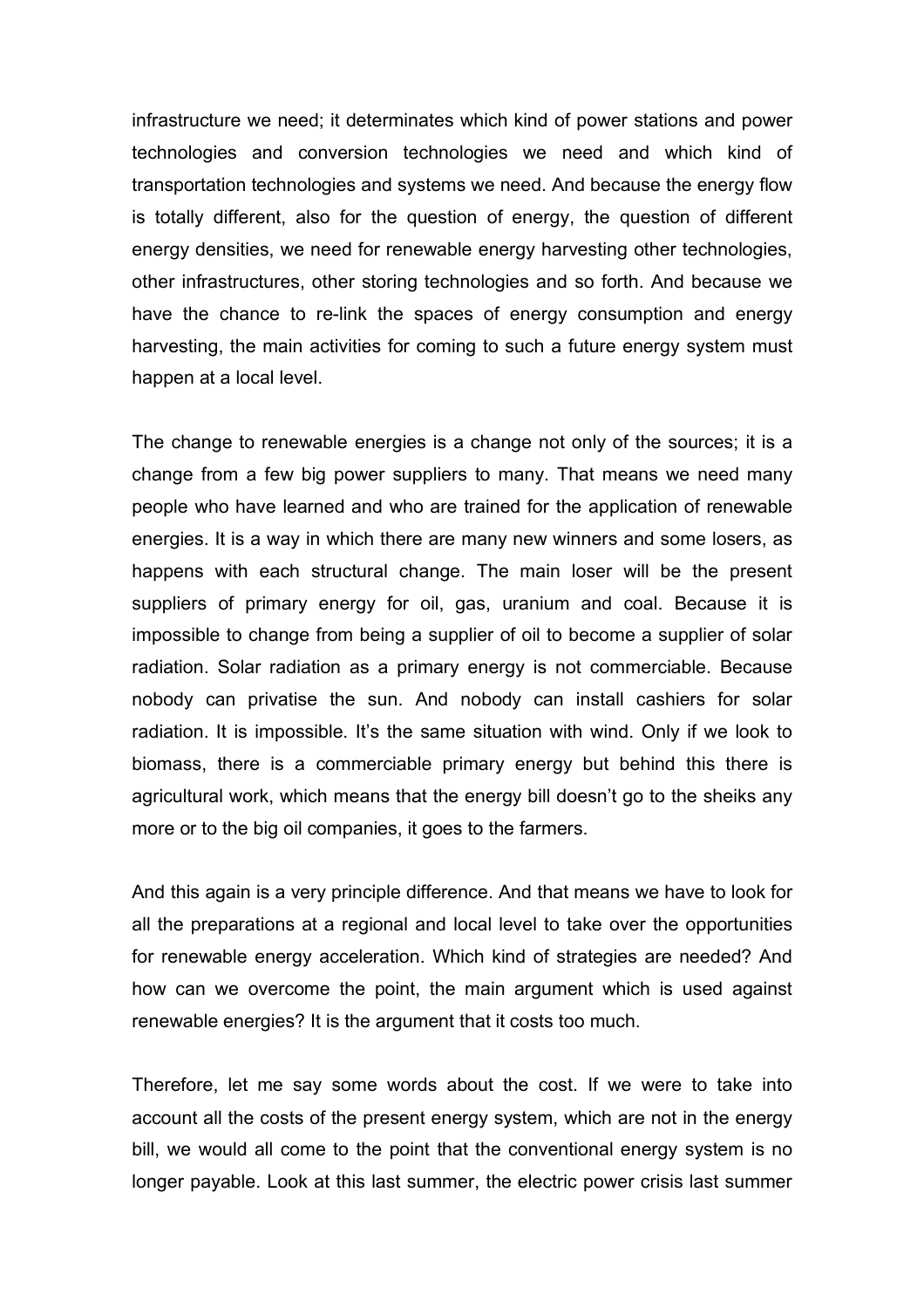in Europe, mainly in Italy. The economic costs of these four or five weeks of electric power crisis, it was about 15 billion euros, for the Italian economy. And it is not possible to take into account the 5,000 people who died because of the climb of the electric power system and the heat wave, and the heat wave was originated because of the climate change. Nothing was in an energy bill.

Rare was a programme up to now for 15 billion euros pushing renewable energies, nowhere. This means we have more and more and more and more countries with ecological crisis and catastrophes which must be paid, which must be compensated with public money, and these total expenditures could be better spent in avoiding such developments. But we can come, in general, to the conclusion that one point is obviously the cost for renewable energy will go down – that is a kind of technological economical law, because the history of technologies show that with each technology costs go down with mass production and technological improvement. And technological improvements will not end – not really. And because all costs for renewable energies are only costs – with exception of biomass – for technologies nothing else, not any more for primary energy, we have the future view that for sure all costs for renewable energies are going down, and if not in the biomass case, it will recreate agricultural economy.

But the costs of the other side, of conventional energies, will go up, because of the reasons I have mentioned at the beginning of my speech. And therefore we are now staying at a watershed. What will we do? The longer we postpone the push to renewable energies, the more damages we will have in the future, the more the present system will become unpayable. And the best opportunities we have to do this are at local level, mainly in the building planning, the construction planning. Some elements for that are done in Barcelona, with the Barcelona solar ordinance; there are not many big cities, I think this is the only one of the big cities that took such an initiative. But this is only one step. The experience we have in Germany now is that there are three thousand private homes in Germany – in Central Europe, with less sun than in Spain – three thousand private homes that do not need any more conventional energy for their heating, for their energy needs in their houses. In Central Europe, we have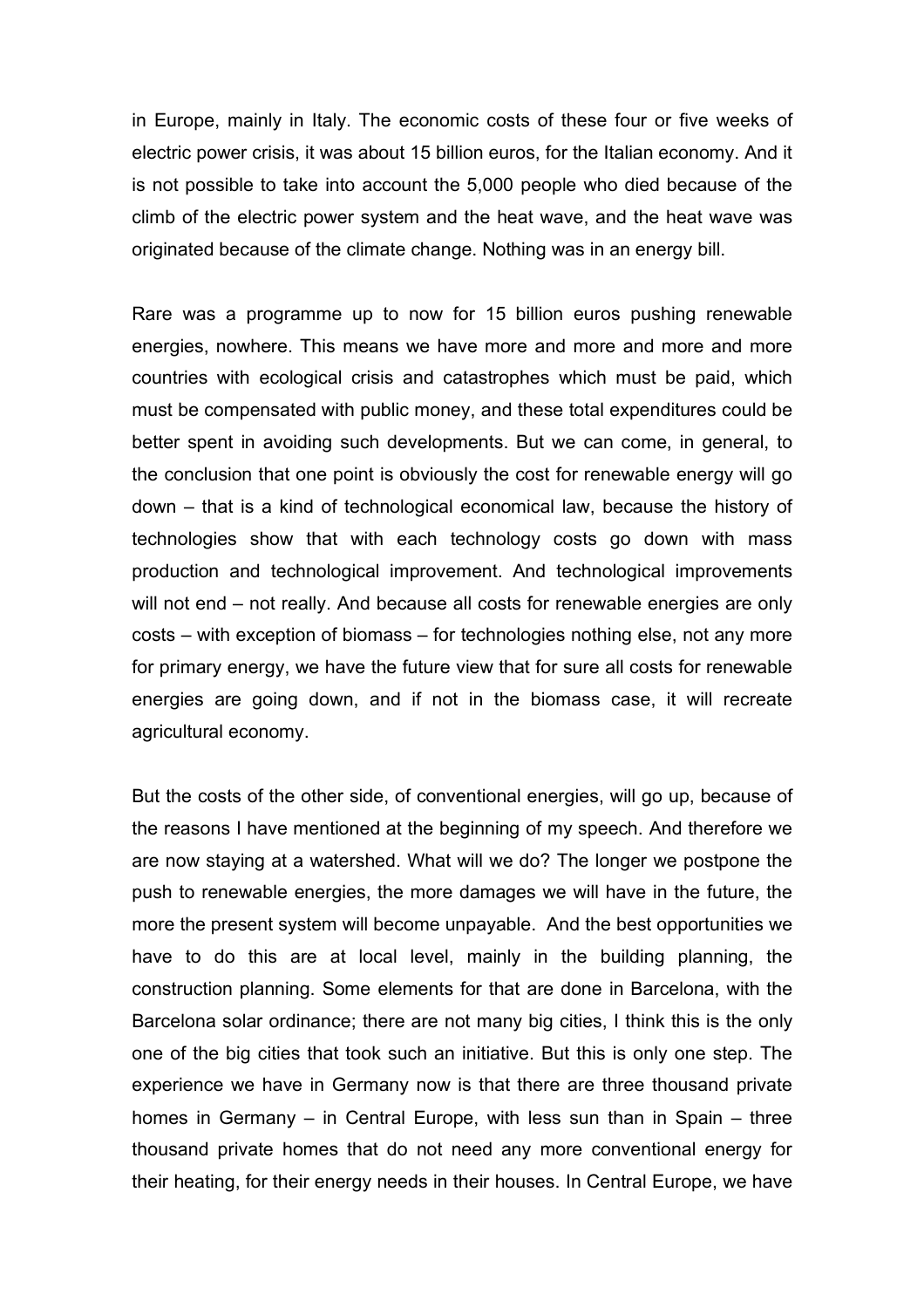- I think it is a little less in Spain – we have 40% of the total of energy consumption for the heating of the buildings. 40%. Here it is perhaps a little less but on the other side you have perhaps more energy needs for cooling the buildings in summer with electric power from conventional power stations. And that means more and more heat processes for more and more cooling.

This is not very intelligent in general and if you look at the opportunities we have for coming to purely solar buildings, that means we have to look at all the requirements how to organise this in general. And this means education of architects, that means education of engineers, that means mobilising of handcraftsman for that, in the whole construction of buildings. And these are public challenges. And that means to continue and to extend all the public obligations in the construction sector, towards a replacement of conventional energies. This is one strategic key.

Another strategic key at the local level is, in my point of view, to overcome the present situation of having so-called heat power stations. The heat power stations which represent 90% of the electric power production in the whole of Europe are a technology of the  $18<sup>th</sup>$  century. It is the technology of the steamengine of James Watt, not more, a little bit more efficient. And these steam power processes can never lead to a real efficient energy system.

These heat power processes create another increasing problem, mainly in Mediterranean countries already, later on also in Central European countries. It is a problem which is mostly ignored in the energy debate, and it is also ignored in the water debate.

I speak about the increasing scarcity of water – the water crisis that is running in many countries. And we should look to the matter of fact that the largest, in most countries in Europe, the largest water consumers are the heat power stations. In Germany, it is 74% of the total water consumption happens in heat power stations. For taking water, for producing heat, for producing steam and to take the steam for producing electric power. Then you have a lot of water losses, and if you think about nuclear power stations, we have the situation that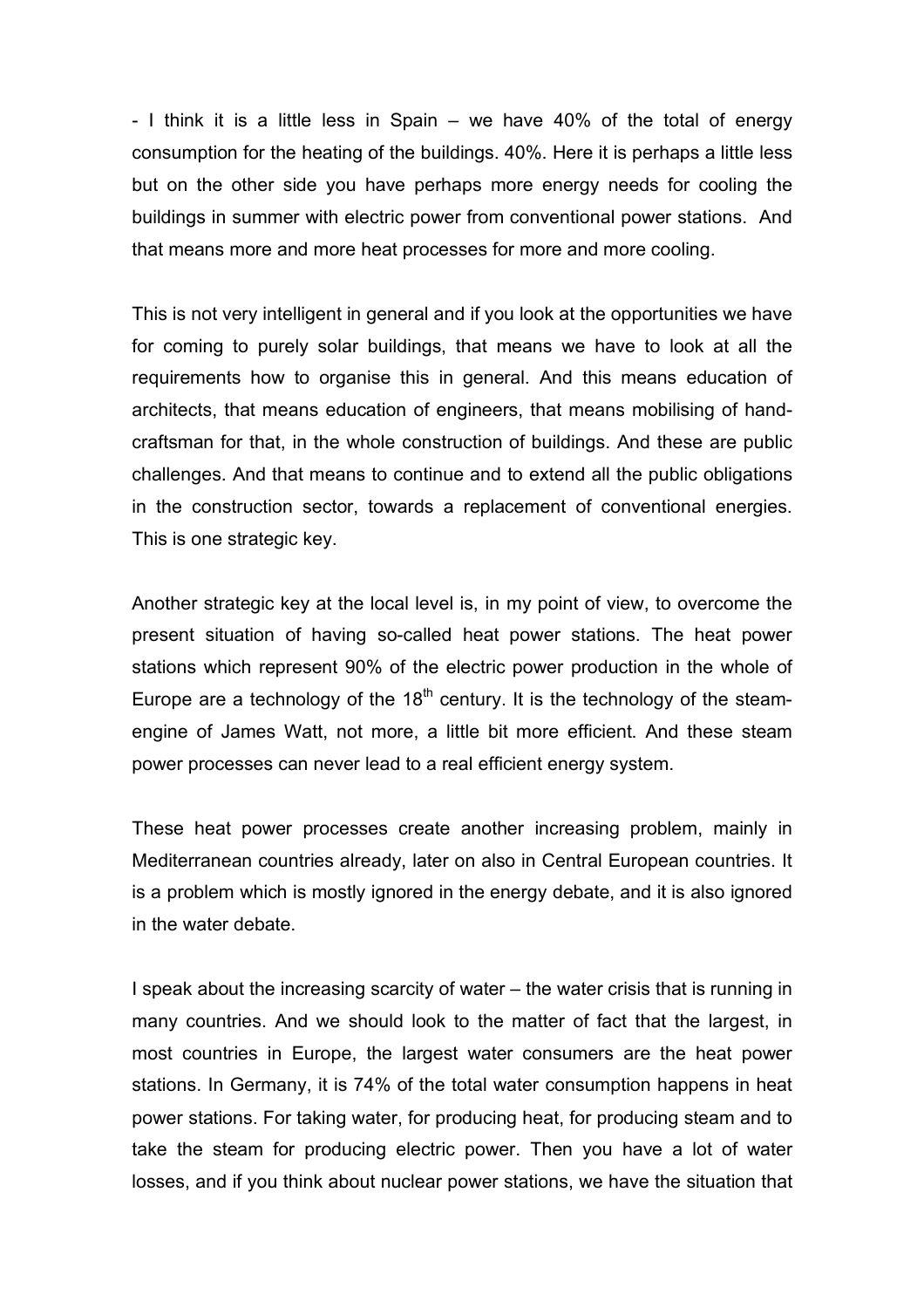a lot of water is needed for cooling water otherwise nuclear power plants can't work. That was the reason why during the heat wave of last summer all nuclear power stations in France along the Rhone River had to be stopped. There was not enough water any more for cooling. And this water problem is not a problem of the past – it is an increasing problem of the future. Therefore, it is irresponsible to build new heat power stations in the Mediterranean Basin, for instance. At least, in these countries in which the water scarcity increases, and that water scarcity can come very surprisingly  $-$  it is a follow-up of the climate change process.

## [canvi de cara de la cinta]

It is useful to think about mobilisation not only waiting for private activities; the mobilisation of all power processes by renewable energies not only with photovoltaic but also with wind and biomass.

## [pausa llarga]

In European countries, mainly in countries with coastal regions there are, more or less, increasing wind energy conditions. Increasing because there is a technological development which allows – if I take the newest ones – which allows to have with 4 or 4.5 megawatt wind power plants which allows to have seven, seven thousand five hundred or eight hundred - eight thousand hundred hours of wind-energy protection through the year, that means nearly continuously.

And my last point would be: one should take every way at the local level a look to mobilise bio-fuels in collaboration with the agricultural sector, with the agricultural environment around the cities. The main fuel for the path for the future and the most clues for implementation is not hydrogen – much closer is the opportunity to take bio-fuels in a modern way based on gasification processes and then producing bio-ethanol or bio-methanol and to substitute by this way the traditional fossil fuels which are now delivered everywhere. This is at the same time the most important European answer to the oil troubles in the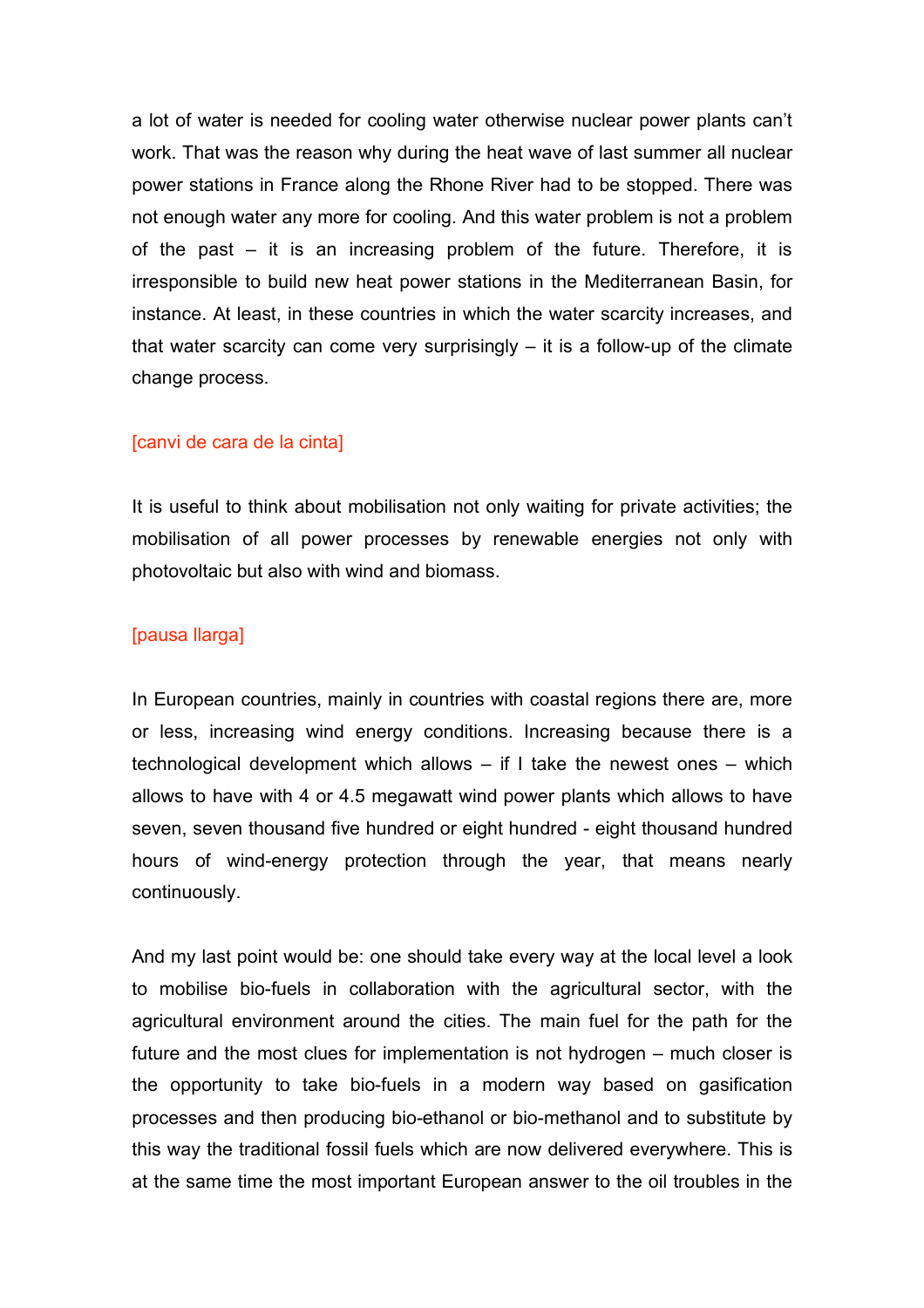Arabian countries – the coming oil troubles which are political and economical ones. And if we ask ourselves who could be the carrier of a renewable energy transport fuel strategy we should not wait for the mineral oil companies.

The adequate carrier for that would be in my point of view – I have written this in my last book which was also published in Spanish, and I am pleased that my Spanish publisher Hans Meike (?) is sitting here of Galaxia Guttenberg and the title is *Economía Solar Global* – and here I have pointed out that it is possible and necessary that local utilities will become transport fuel producers in collaboration with the agricultural sector in their region, which will lead to new economic surpluses for the whole regional economy. It is a main economic strategy for the revitalisation of regional and local economies and for this I want to give finally one quantified example.

I must take the numbers of Germany, but you could make a comparison with the numbers in Spain or in Barcelona: the annual energy costs, energy prices, one person has to pay has a total amount in Germany of an average of 2,500 Euros per capita. That means a four-people family pays annually 10,000 euros for their energy needs. It is the energy bill, the heat bill, the fuel bill, it is the electric power bill, and also involved in that number is all the energy costs you have to pay for all the goods you are buying. Whatever you are doing, paying energy costs is involved. And this leads to a total of 2,500 euros per person per year, energy payments. This is in a city of 1 million people, 2.5 billion euros. In a city of 2 million people, 5 billion euros and now in a region with 3 million people or 4 million people in the region, 10 billion euros. And if the whole energy – and this is the case in many regions in Europe – is imported, is coming from other places, such as is the case in the fossil energy system, that means before something can happen there is a payment in a 4 million people region of 10 billion euros. This must be paid anyway – this money leaves the economic space of this region anyway. And now imagine what will happen if step by step there is a replacement in the coming decades of this energy importation by energy production and conversion of renewable energies from the region itself. That means the energy bill for the region, the money which leaves the region for the payment of energy will go down and down to the point of zero, to the point